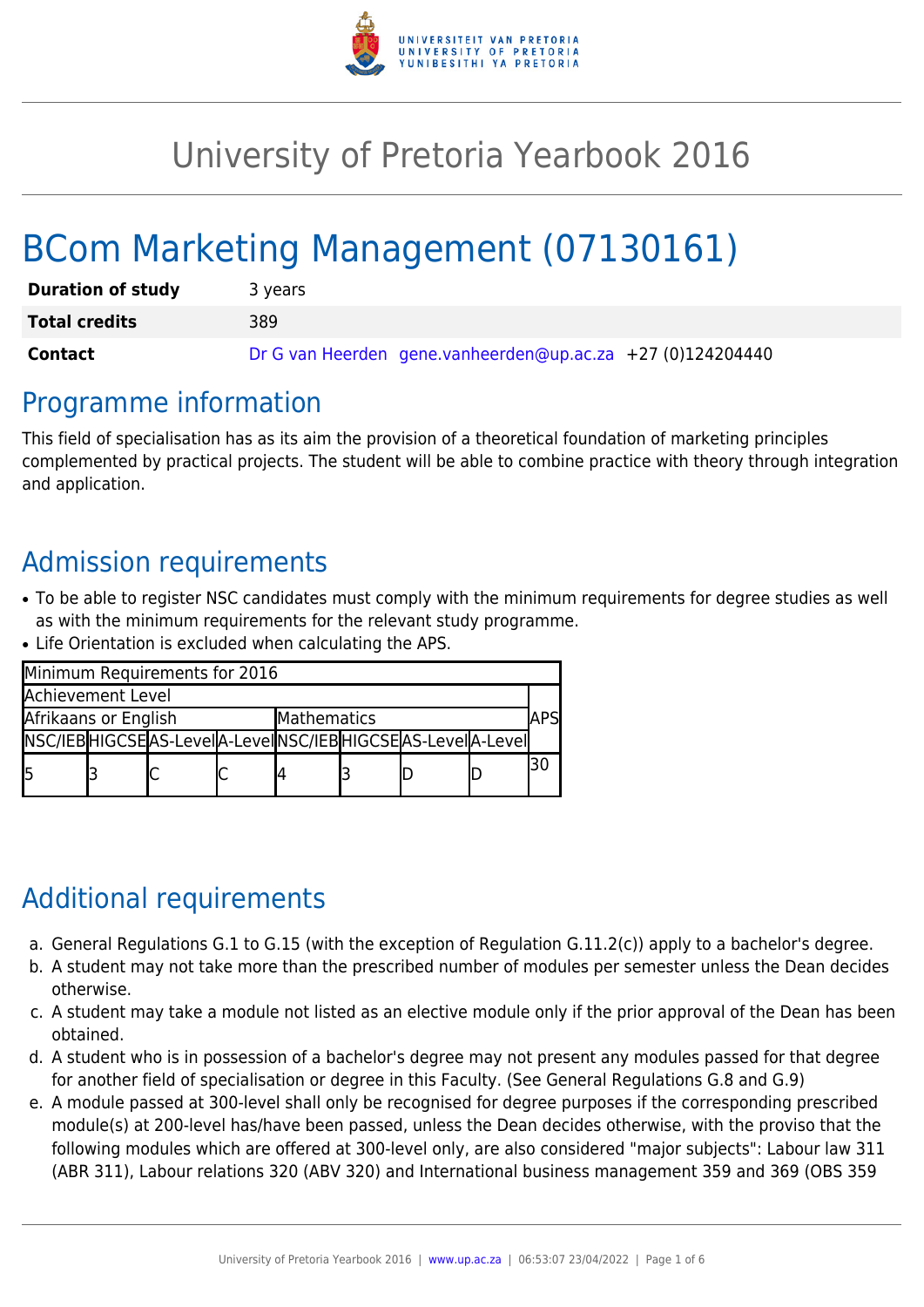

and 369); only two 14-week modules, or the equivalent thereof, that are not preceded by the 100- and 200 level modules, may be taken for degree purposes. In other words, at least four 14-week modules must be taken at 300-level that are preceded by the 100- and 200-level, except for modules offered on 200- and 300 level only.

- f. A module already passed may only be repeated with the approval of the Dean.
- g. A module passed may not be taken into account for more than one degree or field of specialisation.
- h. It remains the student's responsibility to ascertain, prior to registration, whether all the modules he/she intends taking can be accommodated in the class, test and examination timetables.
- i. The Faculty of Economic and Management Sciences supports an outcomes-based education system and places a high premium on the development of specific academic competences. Class attendance in all modules and for the full duration of all programmes is therefore compulsory for all students.
- j. The Dean has the right of authorisation regarding matters not provided for in the General Regulations or the Faculty Regulations.

# Other programme-specific information

#### **Note: See the alphabetical list of modules for prerequisites of all modules.**

- FRK 122 is a terminating module. Candidates will not be able to continue with Financial accounting in the second or third year.
- FBS 212 and 222 are terminating modules. Candidates will not be able to continue with Financial management at 300 level.
- BEM 256, BEM 356 and BEM 315 are presented in English only to BCom (Marketing Management) students exclusively.

#### **Specialisation modules:** BEM 314, 315, 321 and OBS 320.

#### **"Major subject"**

To be considered a "major subject" the equivalent of four 14-week modules, including two at 300-level, must be passed provided that:

- the following modules which are offered at 300-level only, are also considered "major subjects": Labour law 311 (ABR 311), Labour relations 320 (ABV 320), and International business management 359 and 369 (OBS 359 and 369);
- only two 14-week modules, or the equivalent thereof, that are not preceded by the 100- and 200-level modules, may be taken for degree purposes. In other words, at least four 14-week modules must be taken at 300-level that are preceded by the 100- and 200-level, except for modules offered on 200- and 300-level only.

### Promotion to next study year

According to General Regulation G.3 students have to comply with certain requirements as set by the Faculty Board.

- a. A student must pass at least 4 core semester or 2 core year modules to be admitted to the subsequent year of study.
- b. If a student has passed less than the required minimum of 4 core semester or 2 core year modules, he/she will not be readmitted to the Faculty of Economic and Management Sciences. Such a student may apply in writing to the Faculty's Admissions Committee to be readmitted conditionally – with the proviso that the Admissions Committee may set further conditions with regards to the student's academic progress. The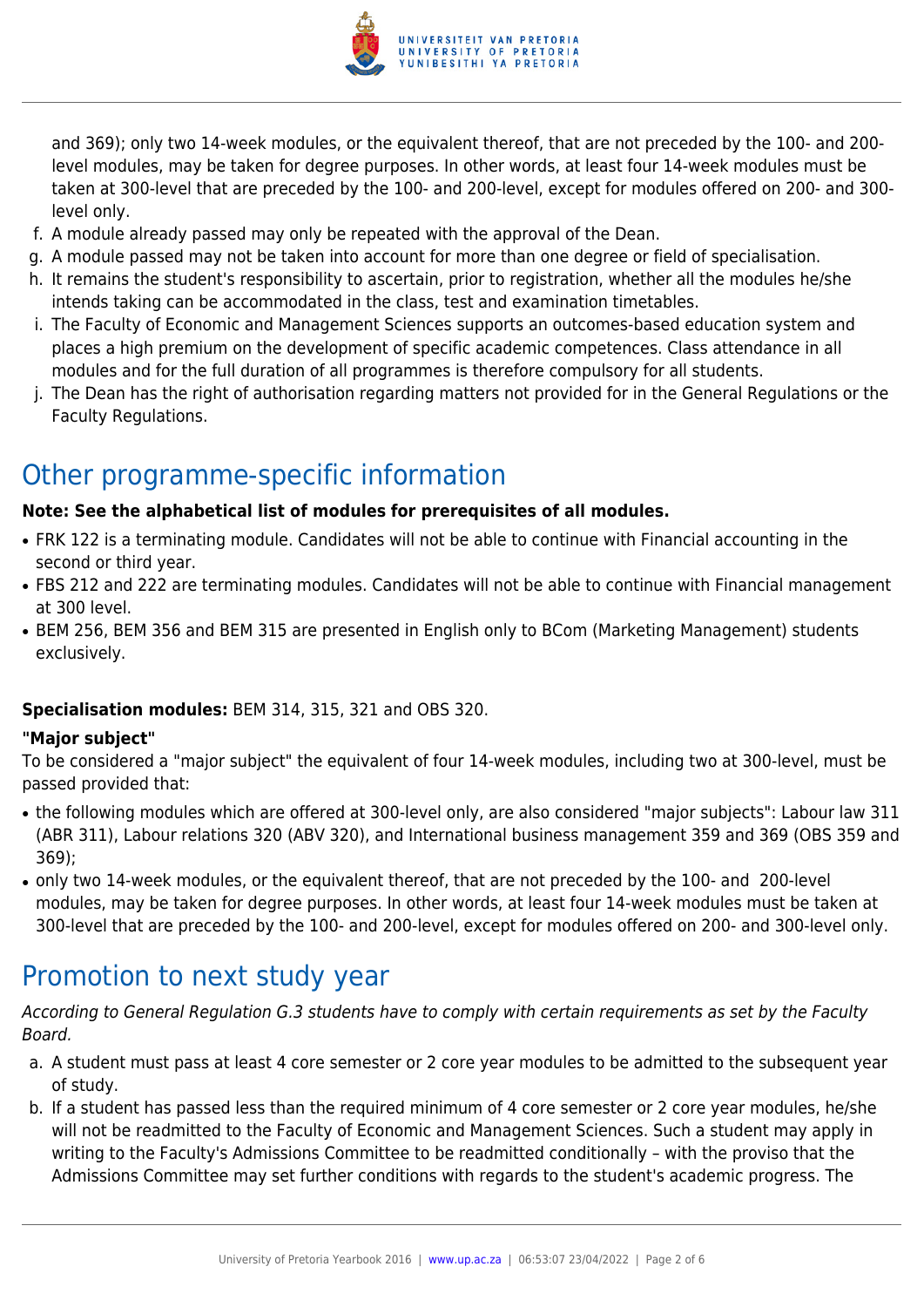

Faculty's Admissions Committee may deny a student's application for readmission.

- c. If a student has been readmitted conditionally, his/her academic progress will be monitored after the first semester examinations to determine whether he/she has complied with the requirements set by the Admissions Committee. If not, his/her studies will be suspended.
- d. A student whose studies have been suspended because of his/her poor academic performance has the right to appeal against the decision of the Faculty's Admissions Committee.
- e. A student may be refused promotion to a subsequent year of study if the prescribed tuition fees are not paid.
- f. A student may be refused admission to the examination, or promotion to a subsequent year of study or promotion in a module (if applicable) if he/ she fails to fulfil the attendance requirements. Class attendance in all modules and for the full duration of all programmes is compulsory for all students.

### Pass with distinction

- a. A degree may be awarded with distinction provided the candidate meets the following criteria:
- i. Completes the degree within three years;
- ii. Obtains a Cumulative Grade Point Average CGPA) of 75%;
- iii. Repeated passed modules will not be considered. The initial pass mark of module will be used when calculating the GPA.
- b. Transferees from other faculties and from other universities who still complete their bachelor degrees (including credits transferred and recognised from the degrees they registered for originally) within three years will be considered as exceptional cases by the Dean.
- c. The GPA will be not be rounded up to a whole number.
- d. Exceptional cases will be considered by the Dean.

### General information

#### **Minimum requirements for bachelor's degrees; semester and year modules; new regulations**

- 1. Students who commenced their studies before 2015 must complete the programme in terms of the curriculum of the year in which they commenced their studies, or in terms of the curriculum of the year in which they switched to their current field of specialisation. Students who prefer to do so may, however, apply to change over to the latest curriculum, but then they should comply with all the requirements thereof and they may not revert to the regulations of an earlier year.
- 2. Students who are registering for a degree programme for the first time in 2015 must take the modules indicated under the particular field of specialisation.

**Please note**: Only two 14-week modules, or the equivalent thereof, that are not preceded by the 100- and 200 level modules, may be taken for degree purposes. In other words, at least four 14-week modules must be taken at 300-level that are preceded by the 100- and 200-level, except for modules offered on 200- and 300-level only. It is thus the responsibility of students to ensure before registration, that their curricula comply with all the requirements of the applicable regulations.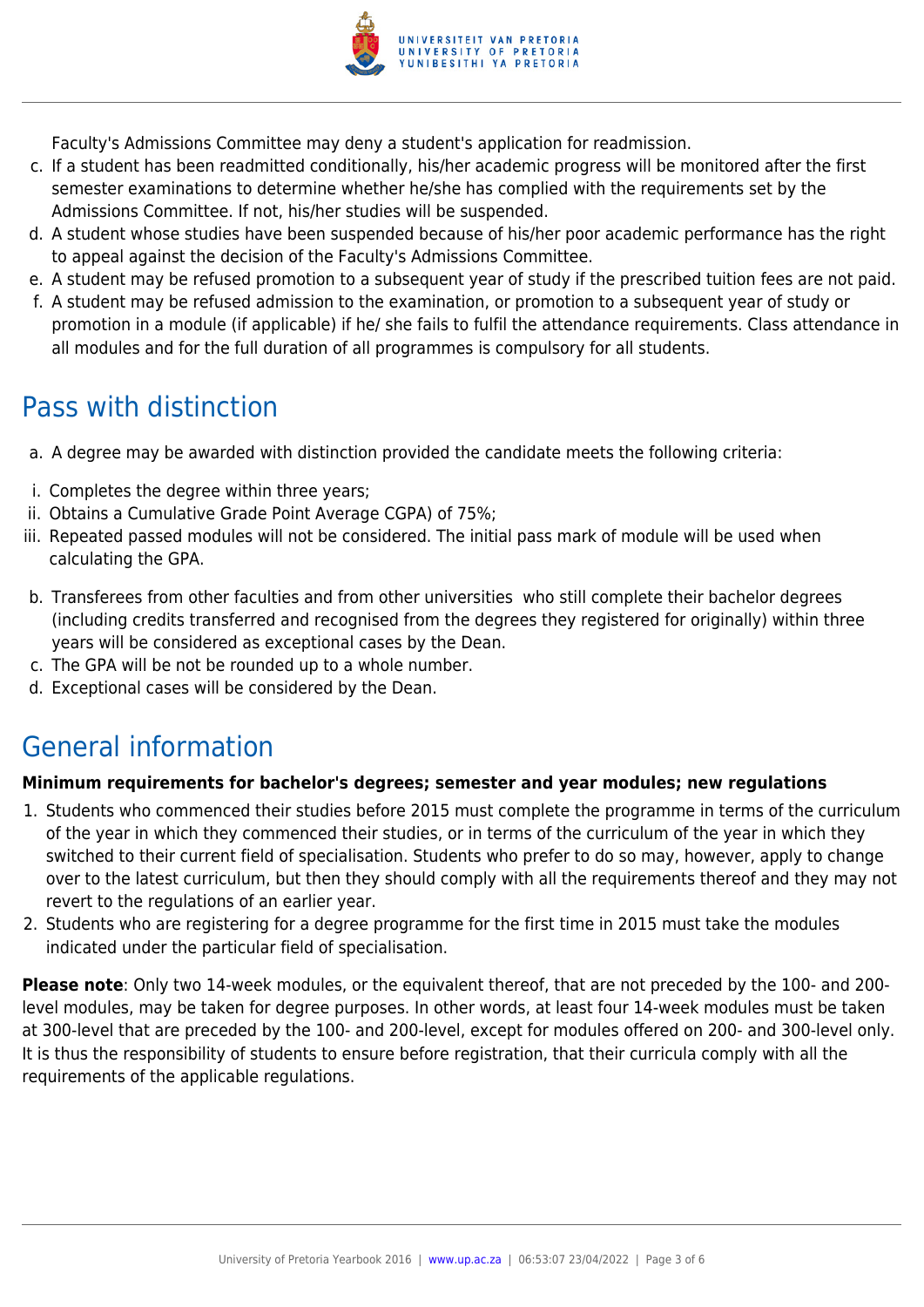

# Curriculum: Year 1

#### **Minimum credits: 126**

### **Fundamental modules**

[Academic information management 101](https://www.up.ac.za/yearbooks/2016/modules/view/AIM 101) (AIM 101) - Credits: 6.00 [Academic literacy for Economic and Management Sciences 124](https://www.up.ac.za/yearbooks/2016/modules/view/ALL 124) (ALL 124) - Credits: 6.00 [Academic orientation 107](https://www.up.ac.za/yearbooks/2016/modules/view/UPO 107) (UPO 107) - Credits: 0.00

### **Core modules**

[Principles of marketing management 110](https://www.up.ac.za/yearbooks/2016/modules/view/BEM 110) (BEM 110) - Credits: 10.00 [Economics 110](https://www.up.ac.za/yearbooks/2016/modules/view/EKN 110) (EKN 110) - Credits: 10.00 [Economics 120](https://www.up.ac.za/yearbooks/2016/modules/view/EKN 120) (EKN 120) - Credits: 10.00 [Financial accounting 111](https://www.up.ac.za/yearbooks/2016/modules/view/FRK 111) (FRK 111) - Credits: 10.00 [Communication management 181](https://www.up.ac.za/yearbooks/2016/modules/view/KOB 181) (KOB 181) - Credits: 5.00 [Business management 114](https://www.up.ac.za/yearbooks/2016/modules/view/OBS 114) (OBS 114) - Credits: 10.00 [Business management 124](https://www.up.ac.za/yearbooks/2016/modules/view/OBS 124) (OBS 124) - Credits: 10.00 [Statistics 110](https://www.up.ac.za/yearbooks/2016/modules/view/STK 110) (STK 110) - Credits: 13.00 [Statistics 113](https://www.up.ac.za/yearbooks/2016/modules/view/STK 113) (STK 113) - Credits: 11.00 [Statistics 120](https://www.up.ac.za/yearbooks/2016/modules/view/STK 120) (STK 120) - Credits: 13.00 [Statistics 123](https://www.up.ac.za/yearbooks/2016/modules/view/STK 123) (STK 123) - Credits: 12.00 [Financial accounting 122](https://www.up.ac.za/yearbooks/2016/modules/view/FRK 122) (FRK 122) - Credits: 12.00 [Marketing applications 122](https://www.up.ac.za/yearbooks/2016/modules/view/BEM 122) (BEM 122) - Credits: 10.00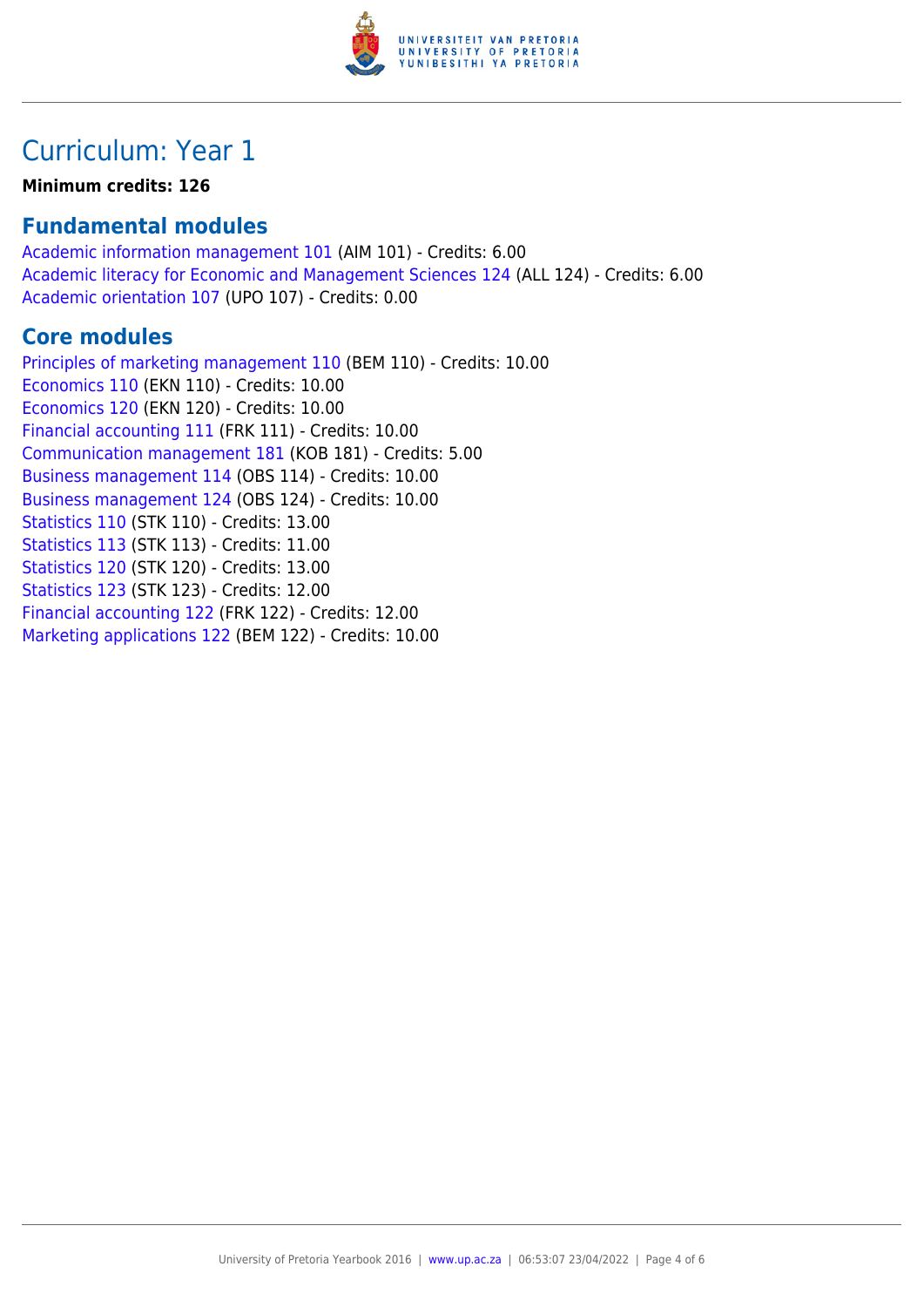

# Curriculum: Year 2

**Minimum credits: 138**

### **Fundamental modules**

[Introduction to moral and political philosophy 251](https://www.up.ac.za/yearbooks/2016/modules/view/FIL 251) (FIL 251) - Credits: 10.00

### **Core modules**

[Business law 210](https://www.up.ac.za/yearbooks/2016/modules/view/BER 210) (BER 210) - Credits: 16.00 [Business management 210](https://www.up.ac.za/yearbooks/2016/modules/view/OBS 210) (OBS 210) - Credits: 16.00 [Business management 220](https://www.up.ac.za/yearbooks/2016/modules/view/OBS 220) (OBS 220) - Credits: 16.00 [Financial management 212](https://www.up.ac.za/yearbooks/2016/modules/view/FBS 212) (FBS 212) - Credits: 16.00 [Financial management 222](https://www.up.ac.za/yearbooks/2016/modules/view/FBS 222) (FBS 222) - Credits: 16.00 [Consumer behaviour 212](https://www.up.ac.za/yearbooks/2016/modules/view/BEM 212) (BEM 212) - Credits: 16.00 [Integrated brand communications 224](https://www.up.ac.za/yearbooks/2016/modules/view/BEM 224) (BEM 224) - Credits: 16.00 [Market offering 256](https://www.up.ac.za/yearbooks/2016/modules/view/BEM 256) (BEM 256) - Credits: 16.00